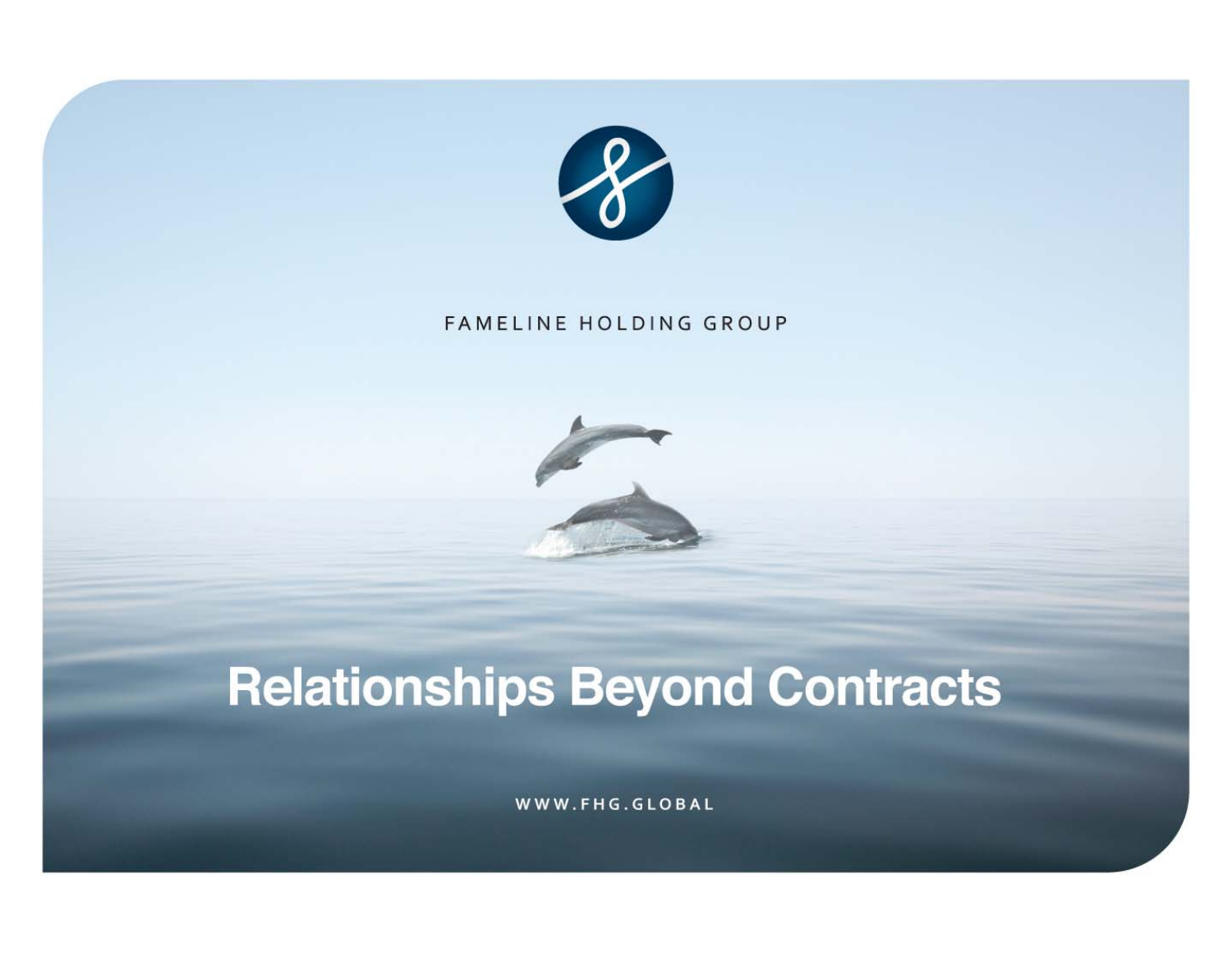

#### **2n<sup>d</sup> International Shipping Forum – Capital Link**

**Shanghai‐ 5th May 2017**

#### **Optimizing Regulatory Compliance, Capital Expenditures and Solutions**

**Stephanos Stephou, Strategic Planning, Fameline Holding Group**

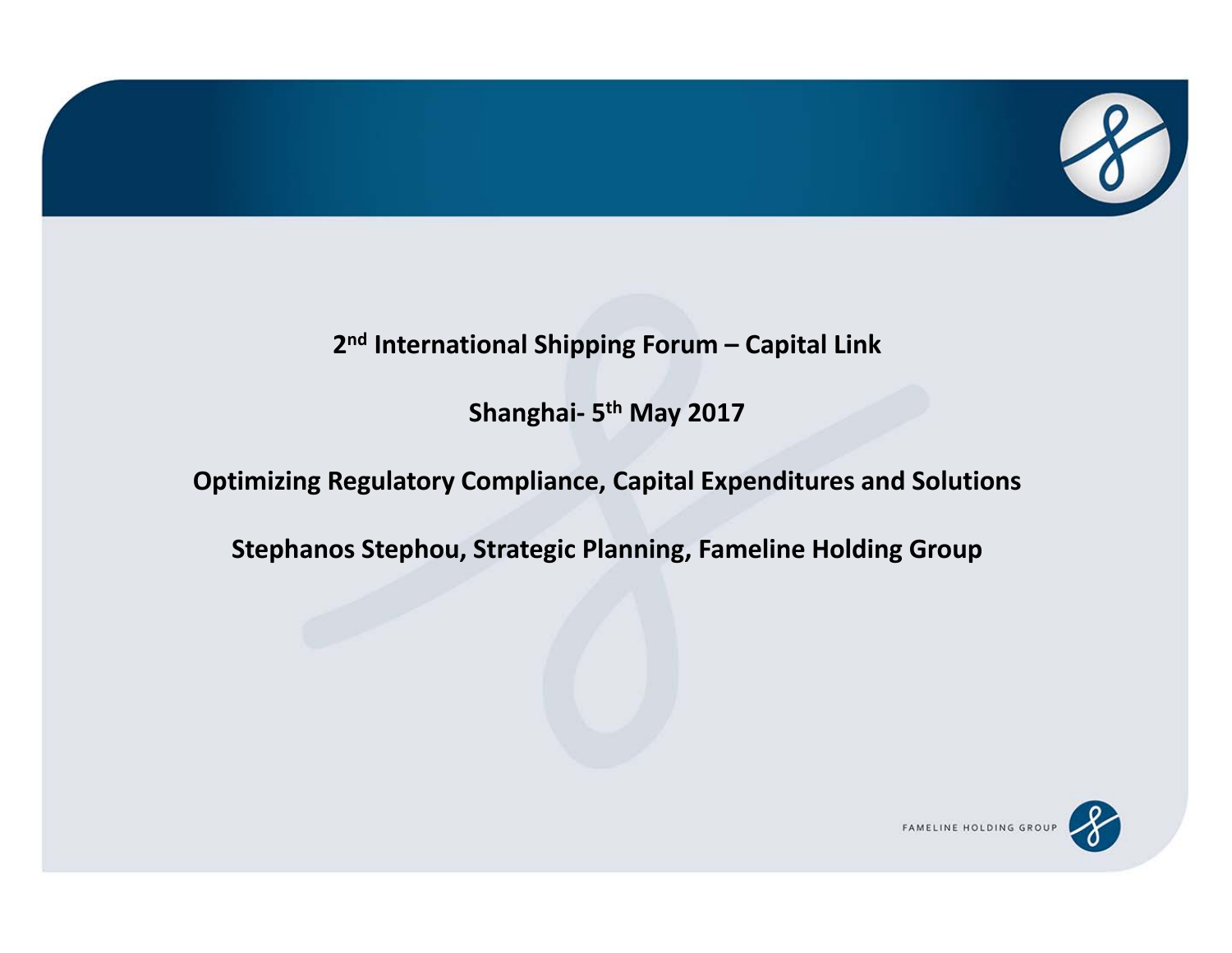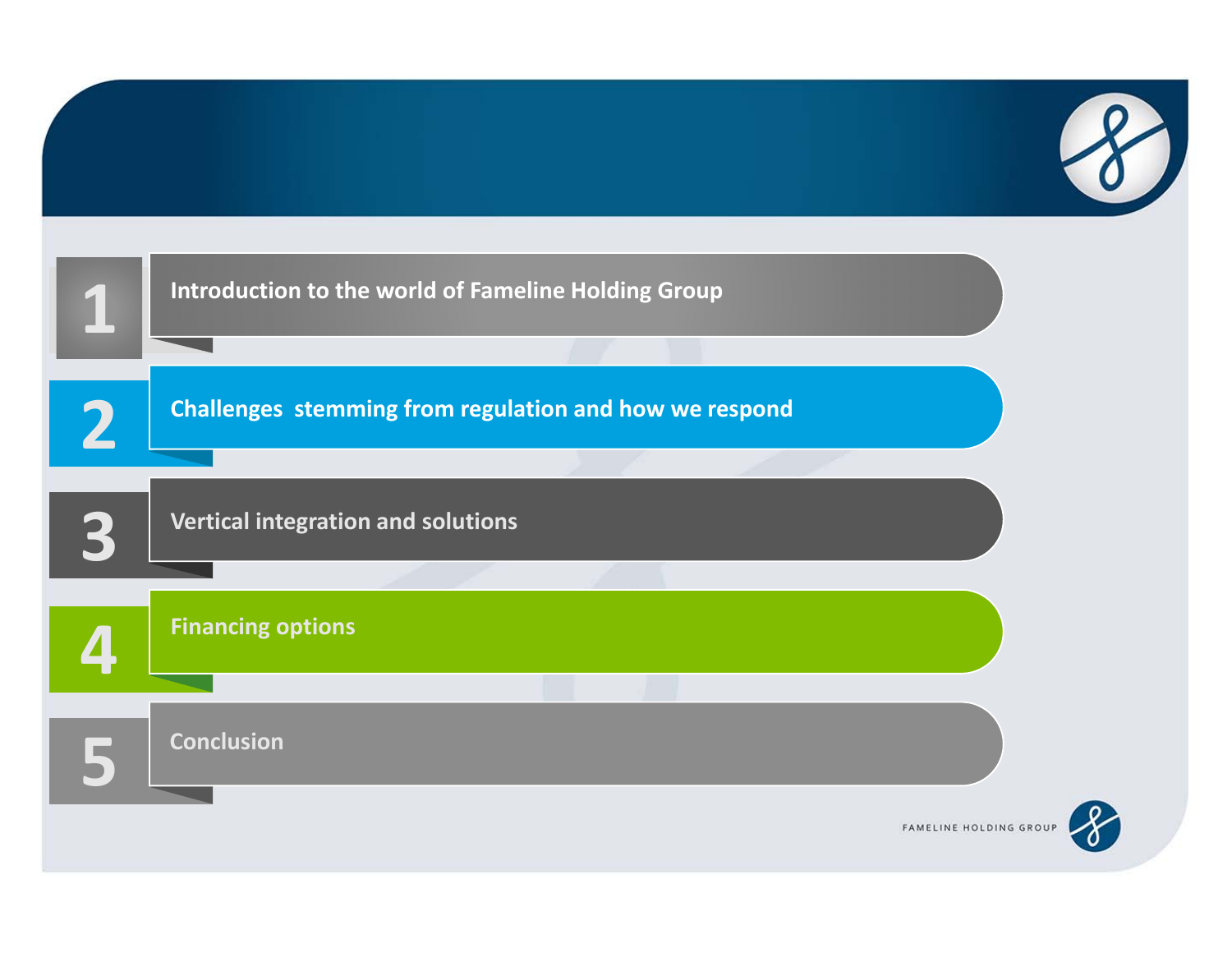### The world of Fameline Holding Group









A global entity.



Available 24/7, 365 Days



Average Annual Turnover +440 million USD



28 subsidiary companies

FAMELINE HOLDING GROUP

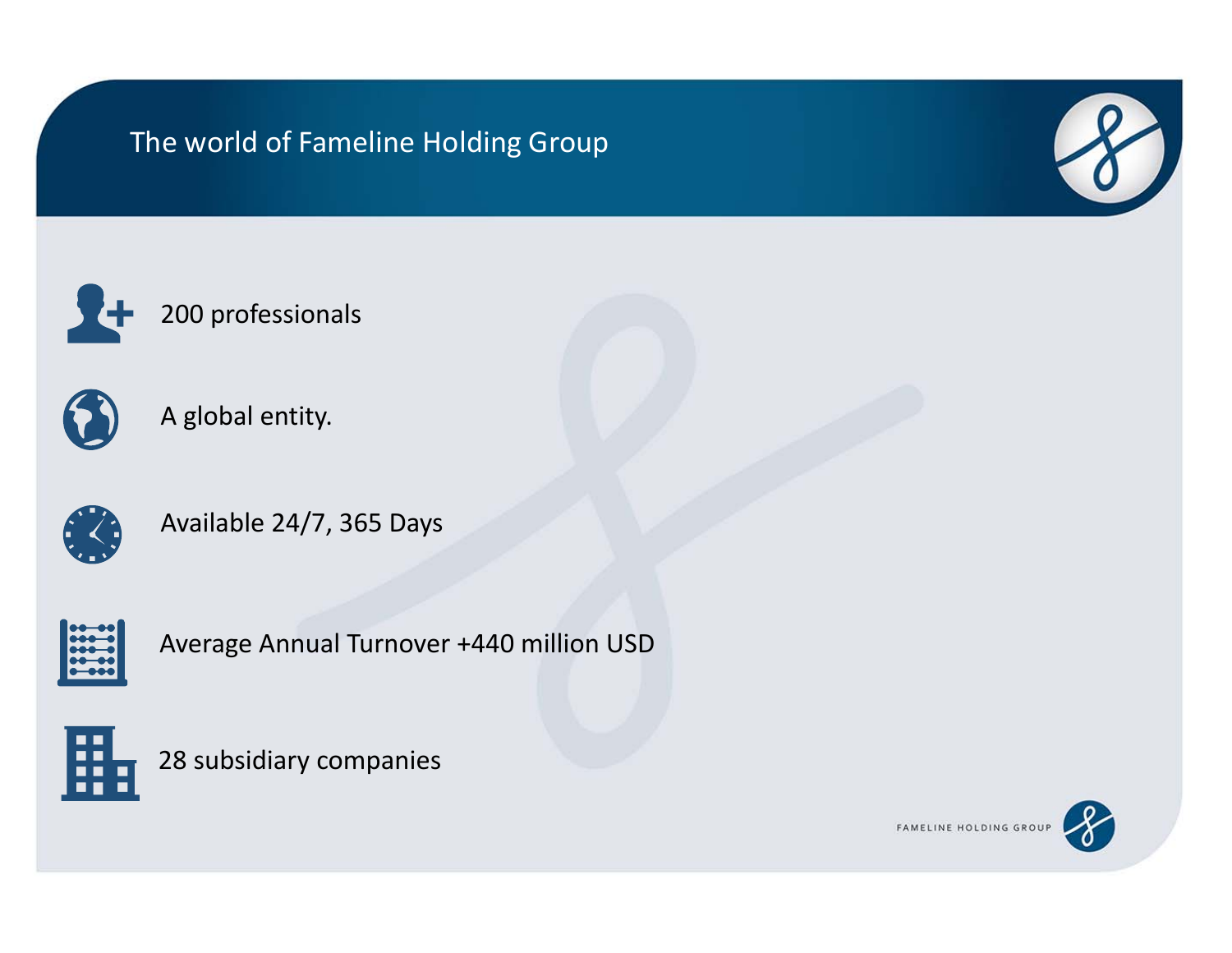#### Branch offices





Limassol-Piraeus-Hamburg-Dubai-Abu Dhabi-Singapore-Paris-Shanghai-New Jersey-Rotterdam

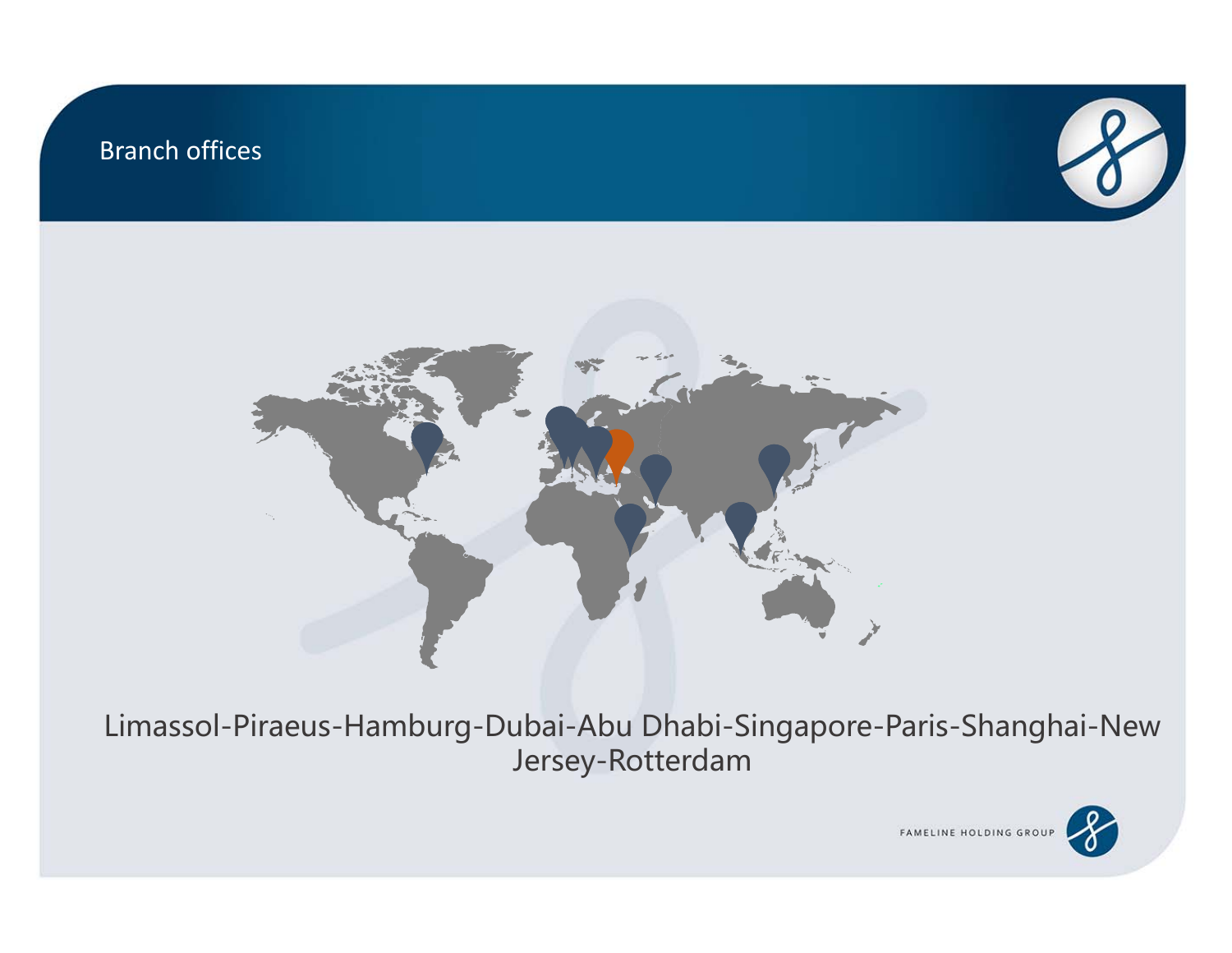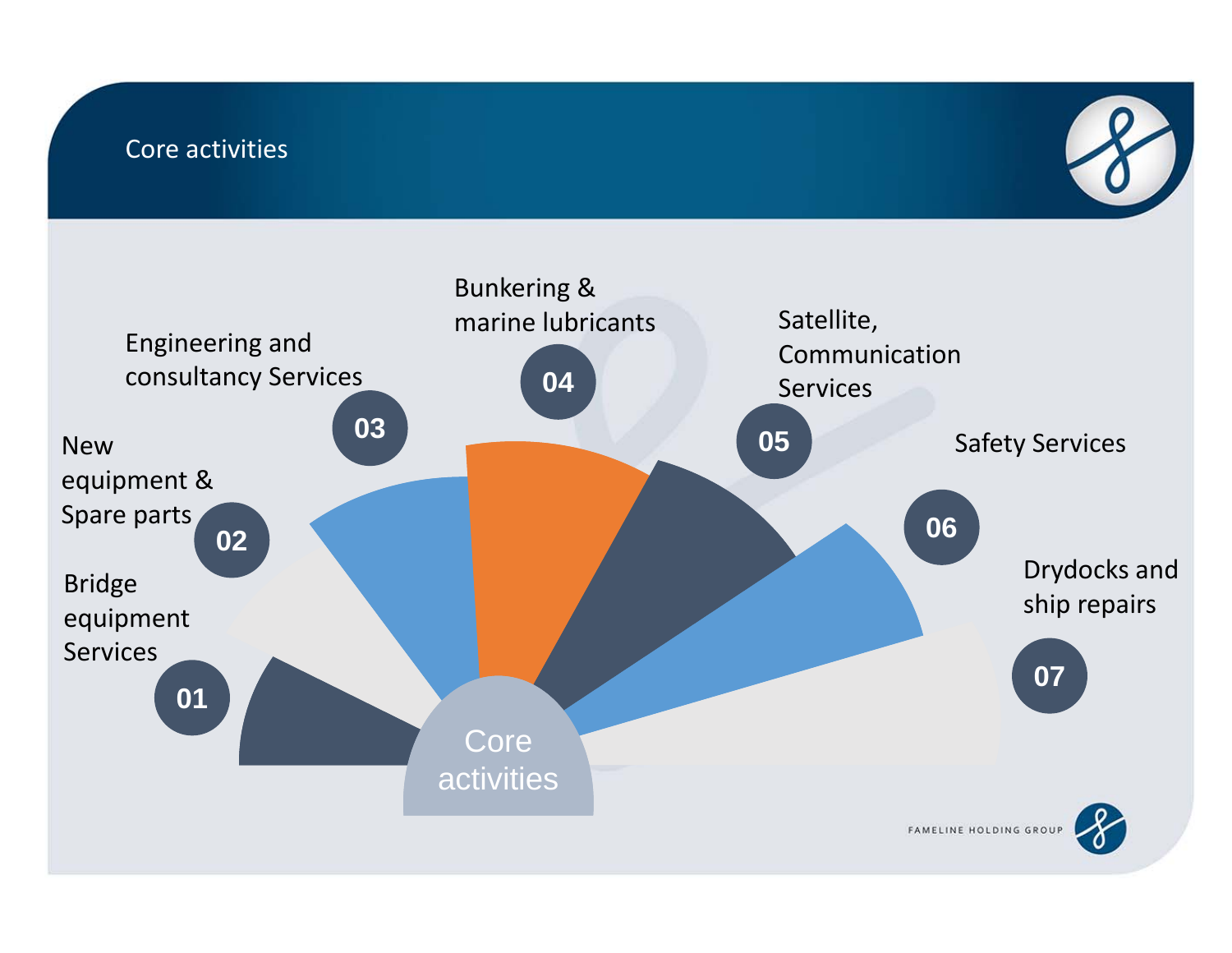

## New IMO emission limit

The International Maritime Organization (IMO) has set a 0.5% sulphur cap on marine fuel sulphur content

The new global sulphur limit will be **adopted in 2020**



#### **INTERNATIONAL DRGANIZATION**

## Ballast Water Management **Convention**<br>The International Convention for the Control and Management of Ships' Ballast Water and Sediments will enter into force **on 8 September 2017**

Ships will be required to manage their ballast water to remove, render harmless, or avoid the uptake or discharge of aquatic organisms and pathogens within ballast water and sentiments



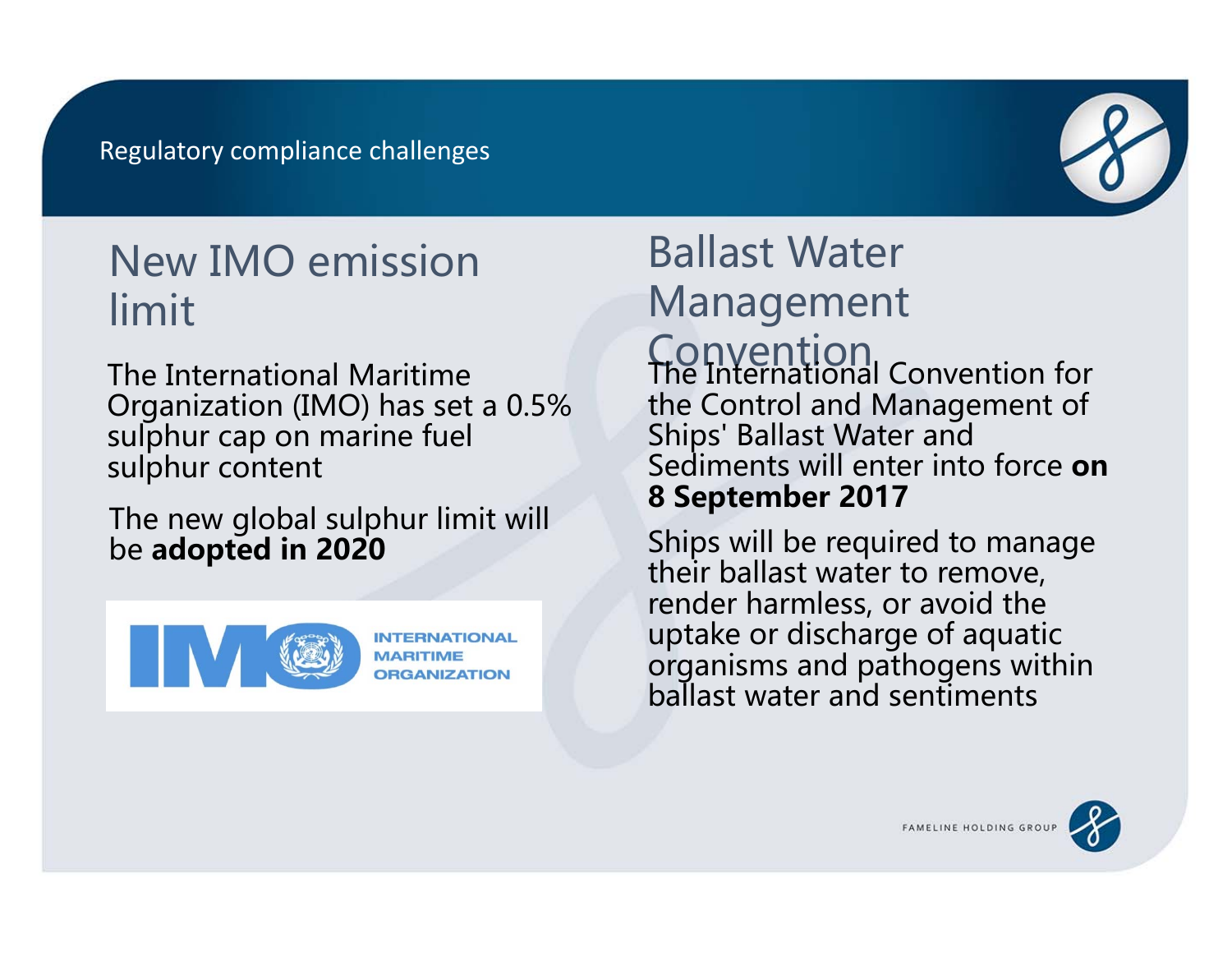#### Enforcement and Implications



## New IMO emission limit

- Upon implementation fuels with sulphur content >0.5% **will no longer be allowed without a**
- Enforcement will be handled by IMO member states
- The fuel supply chain, including many refineries, will need to be reconfigured

## Ballast Water Management Convention

All ships in international trade:

- will have to manage their ballast water and sediments
- will have to carry a ballast water record book and international ballast water management certificate
- (most ships) will have to •install an on board system to treat ballast water system & eliminate unwanted FAMELINE HOLDING GROUP organisms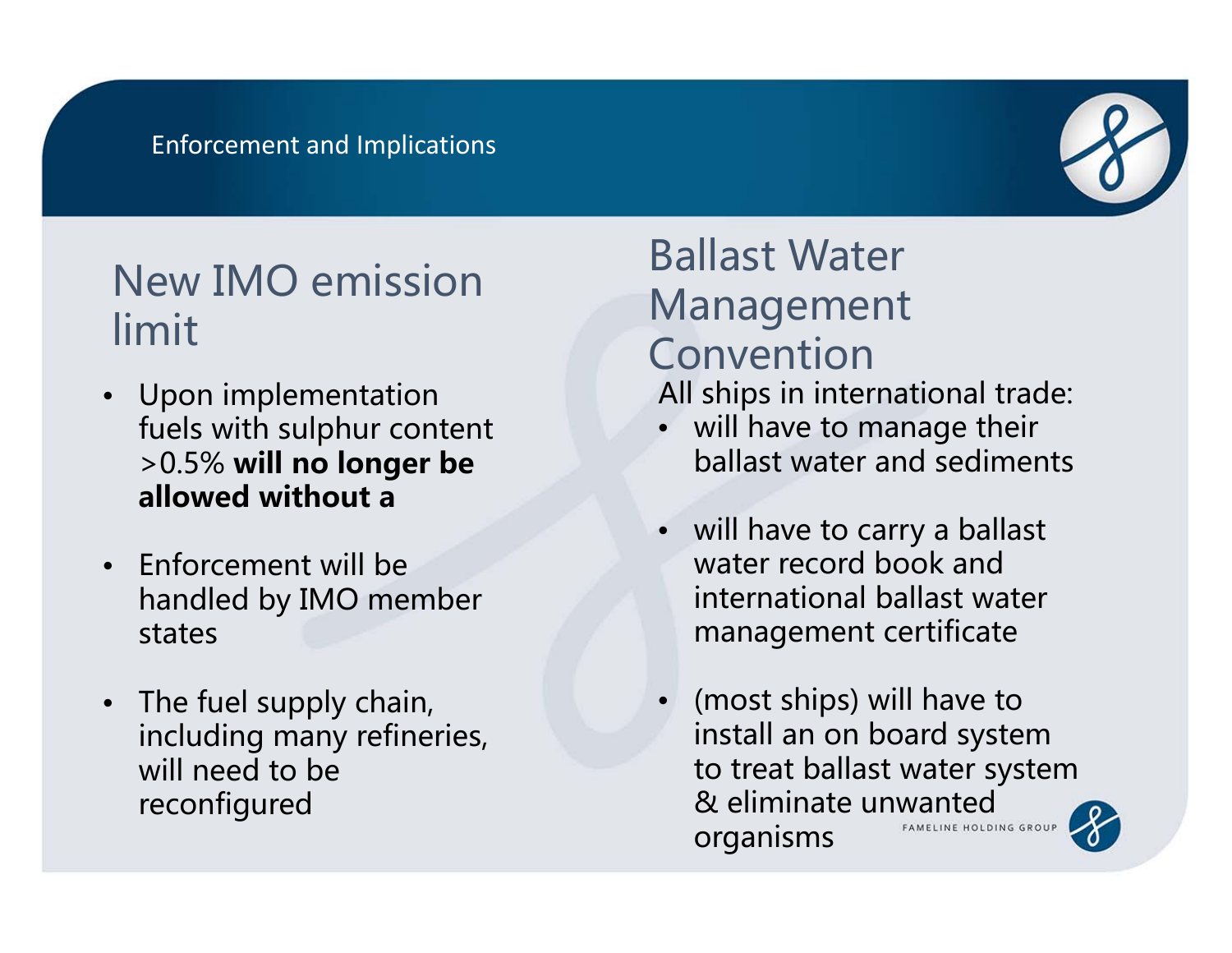Enforcement and Implications



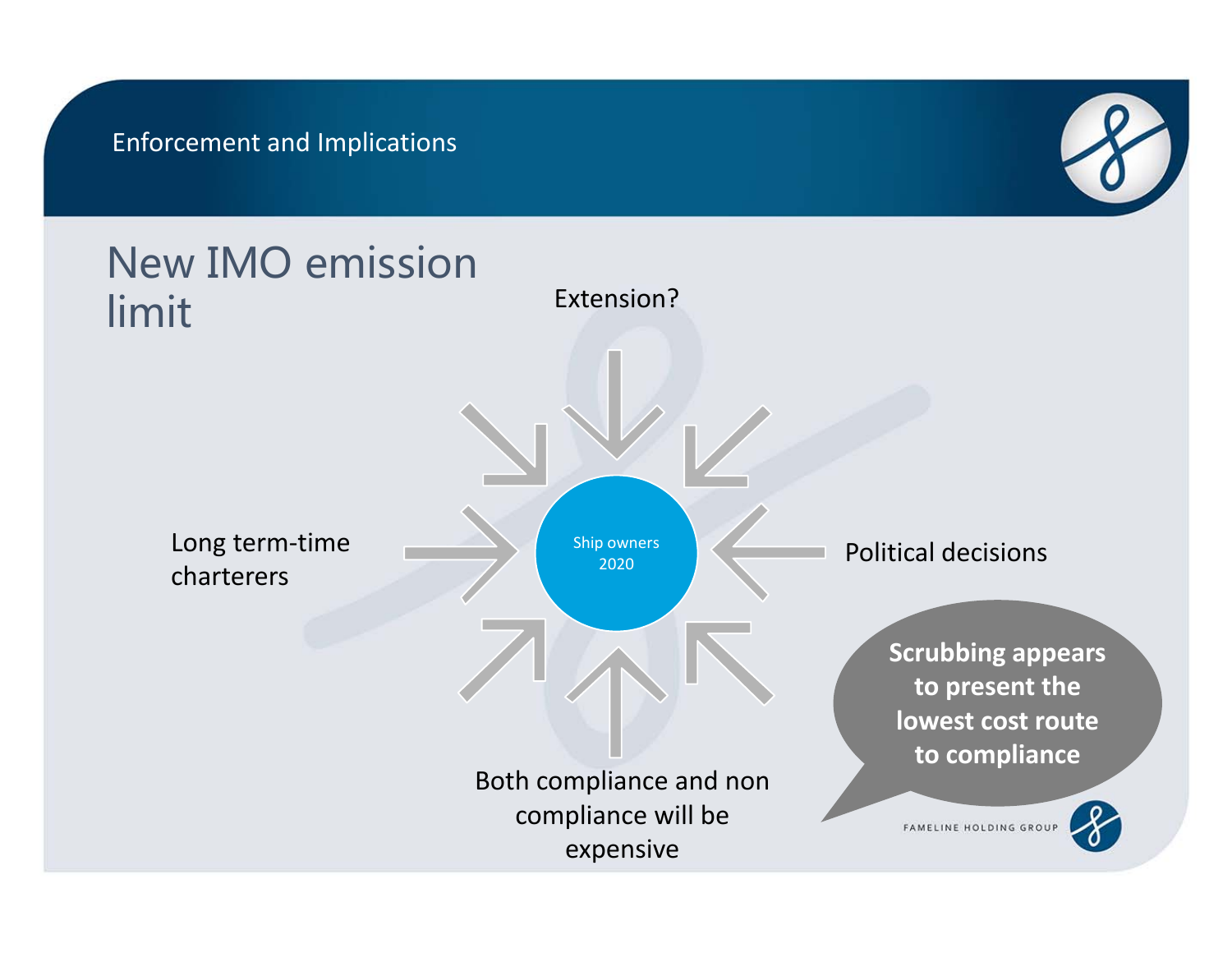

According to the new market research repor<sup>t</sup> "Ballast Water Treatment Market" by Markets and Markets‐ Global Forecast to <sup>2022</sup>", the market is expected to be worth USD **118.77 Billion** by 2022, growing at <sup>a</sup> **CAGR of 37.19%** between <sup>2017</sup> and 2022.

- According to consultants **Wood Mackenzie the estimated cost for higher quality** fuel could be up to \$60 Billion
- According to BIMCO this would mean changing **2.5 ‐ <sup>4</sup> Million barrels per day** into different‐higher grade products.
- According to IBIA, combining the bunker cost differentials with the prices and uptake in scrubbing results in average annual costs to the shipping community of **\$24 billion over the decade starting in <sup>2020</sup>**

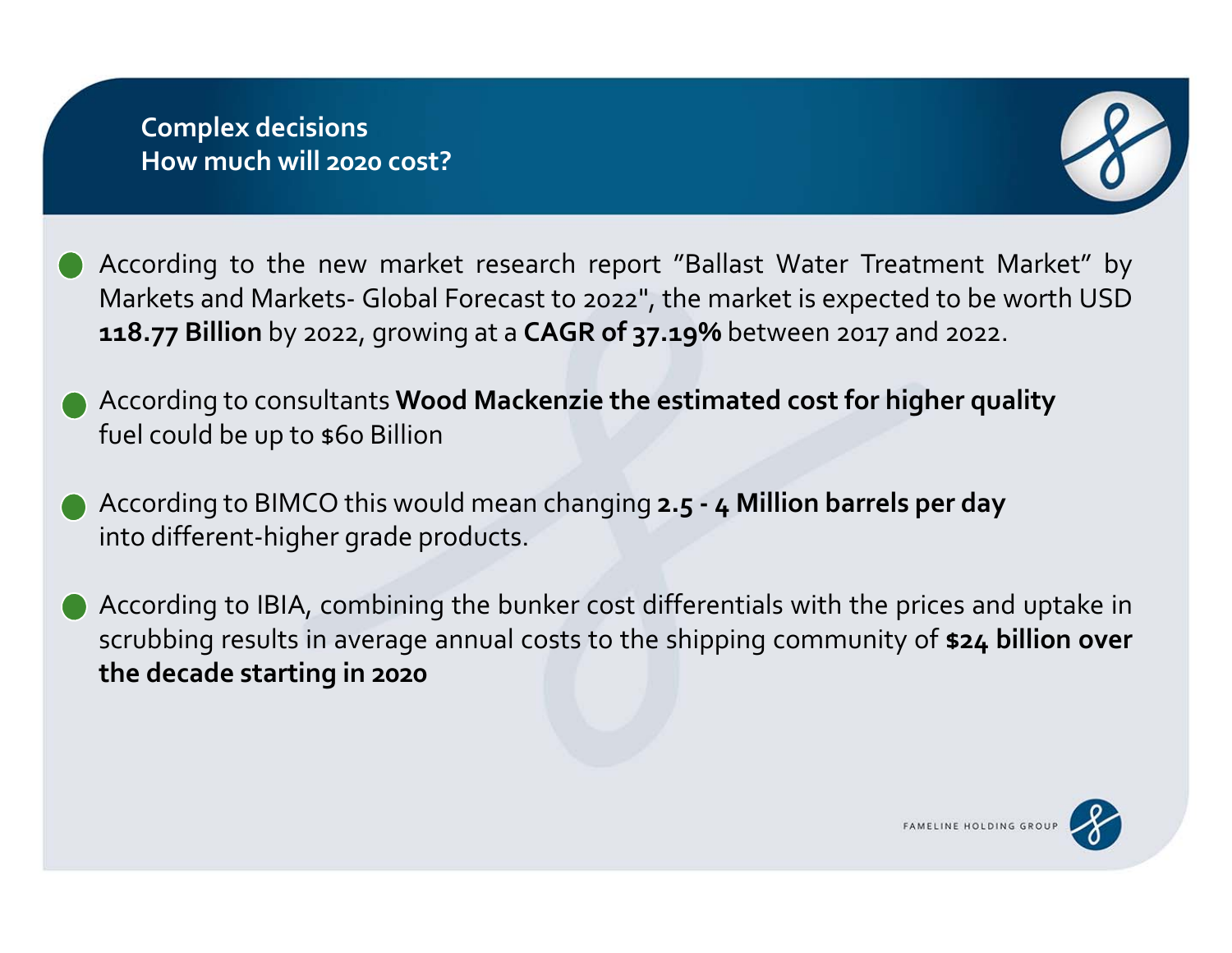#### **Complex decisions**



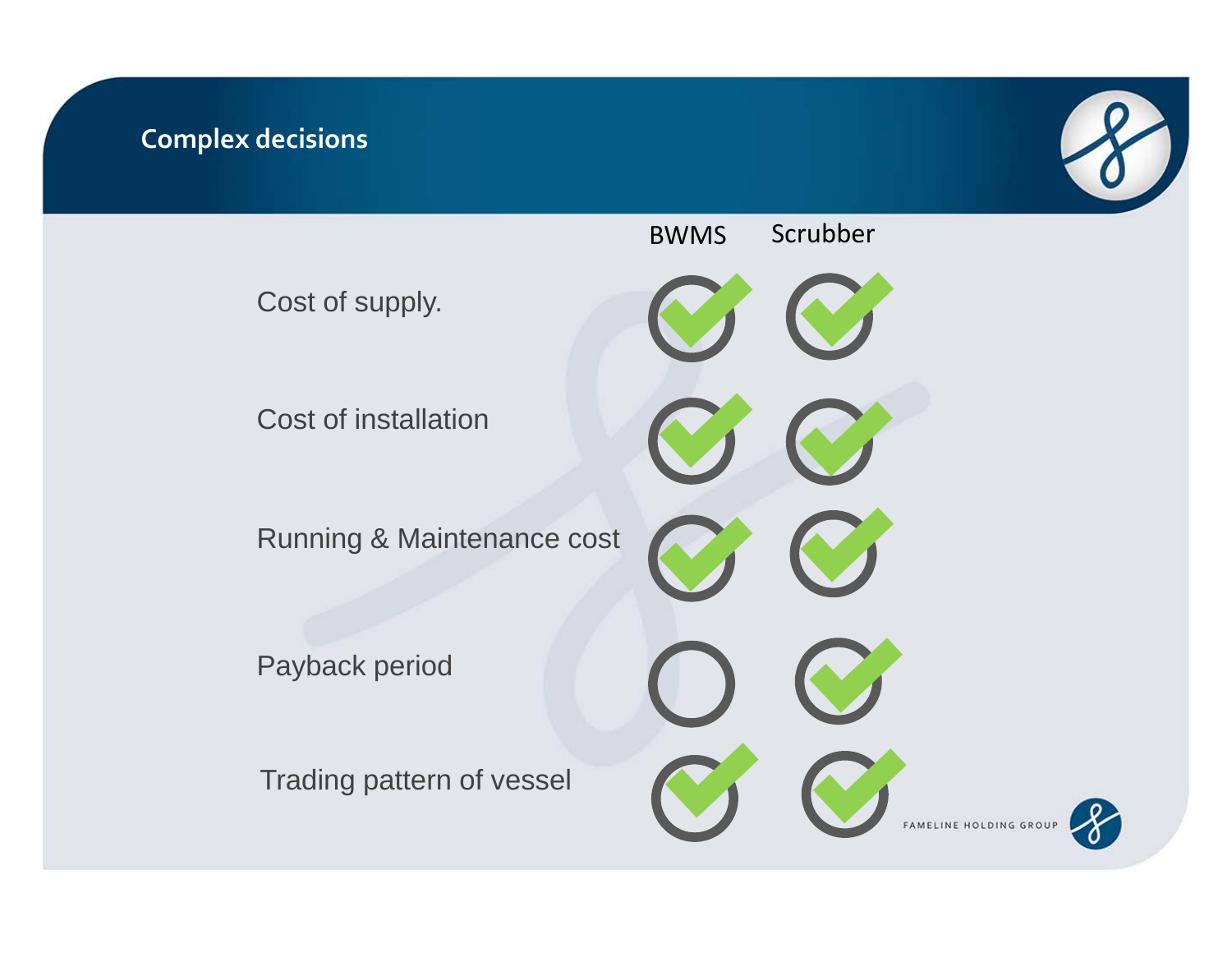#### **How do we respond?**





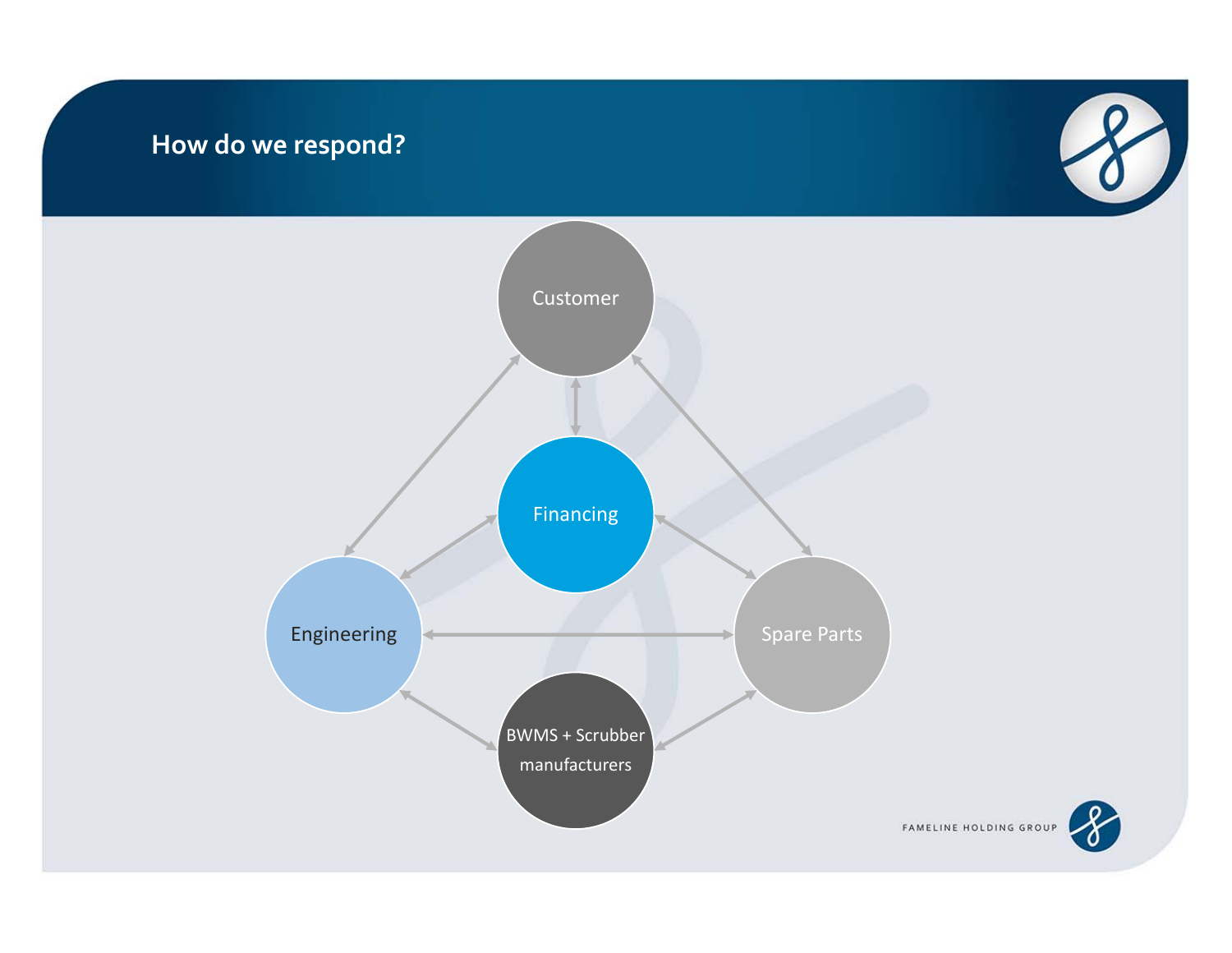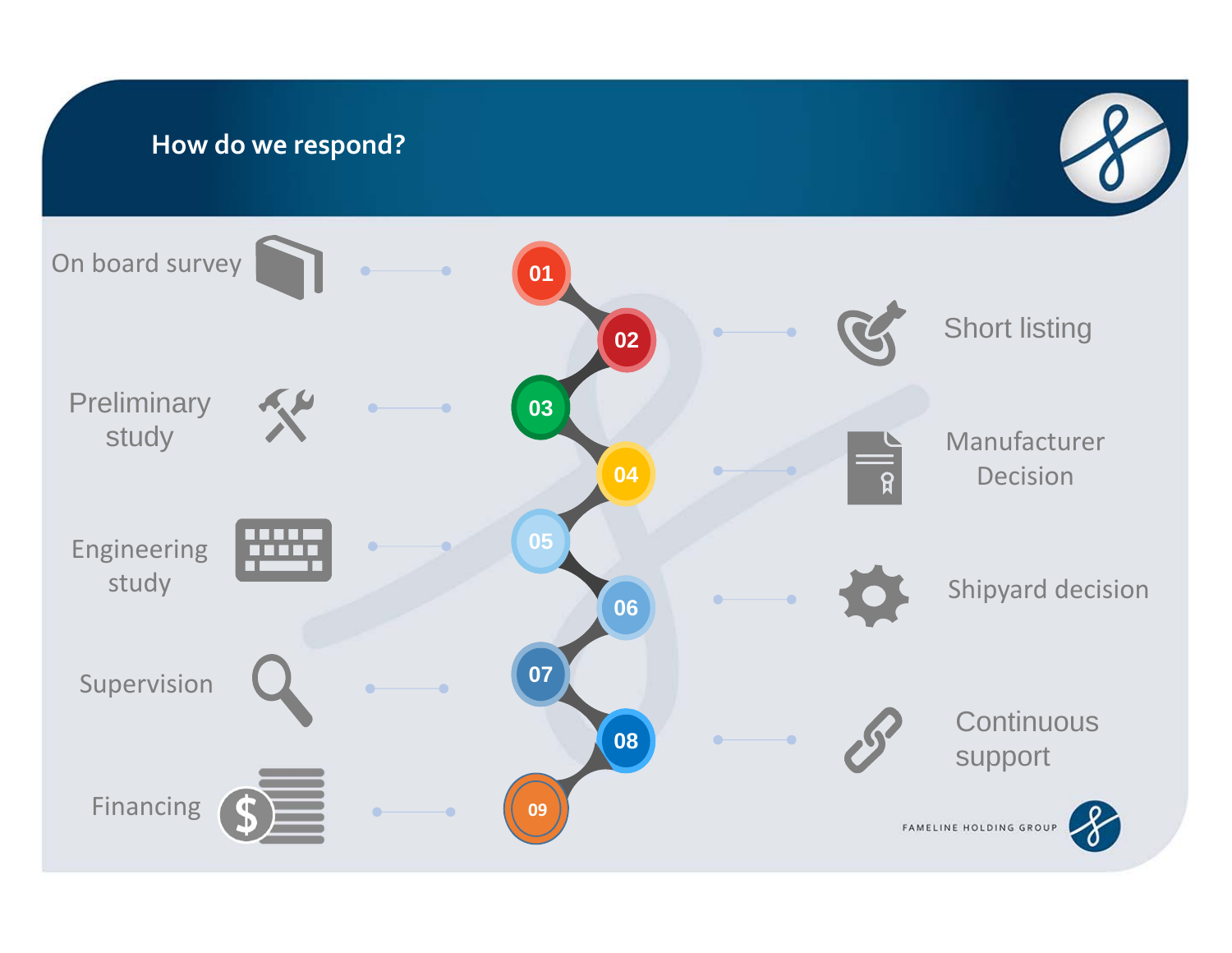### **How do we respond? Step 1/9**





## On Board Survey

On board survey ‐3DL scanning ‐Examination of spaces ‐Analysis of existing systems **Experience: 120** on board surveys since 2013

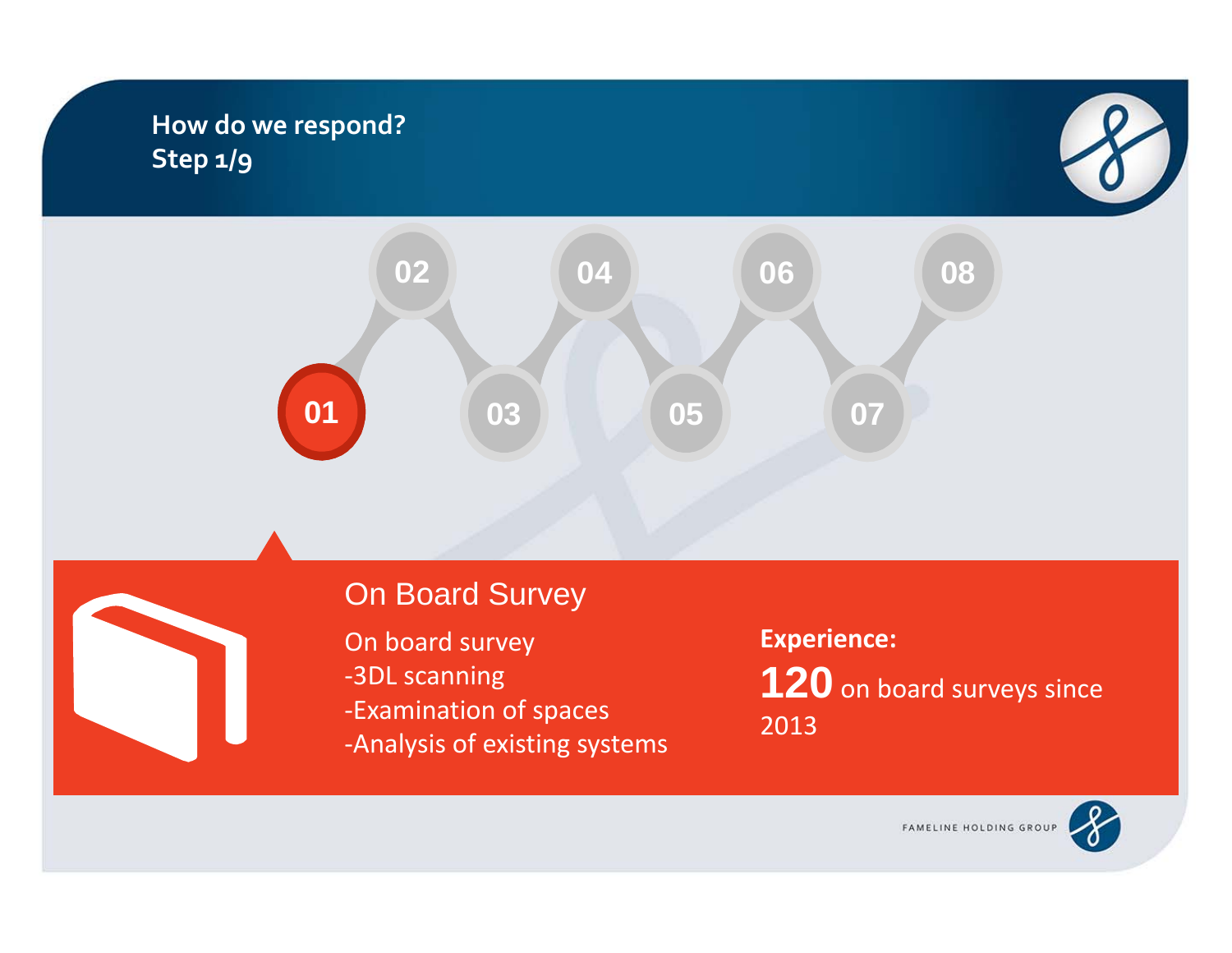#### **How do we respond? Step 2/9**







## **Short listing**

Proposal of preselected manufacturers of (BWMS or Scrubbers) appropriate for particular ship design

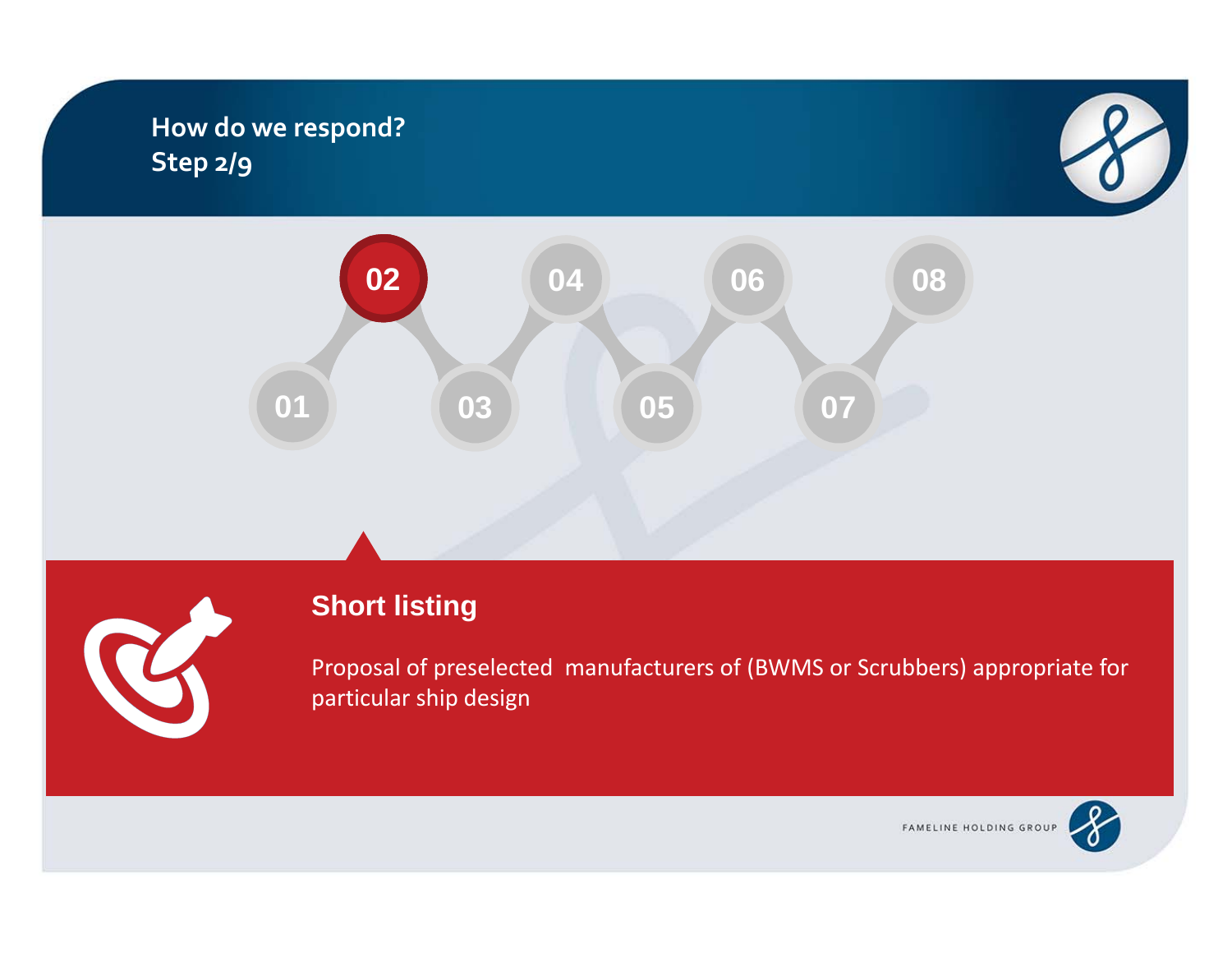### **How do we respond? Step 3/9**







## **Preliminary study**

Preliminary study for the installation ‐Basic design &preliminary specification for budgeting purposes ‐Preparation of class package

FAMELINE HOLDING GROUP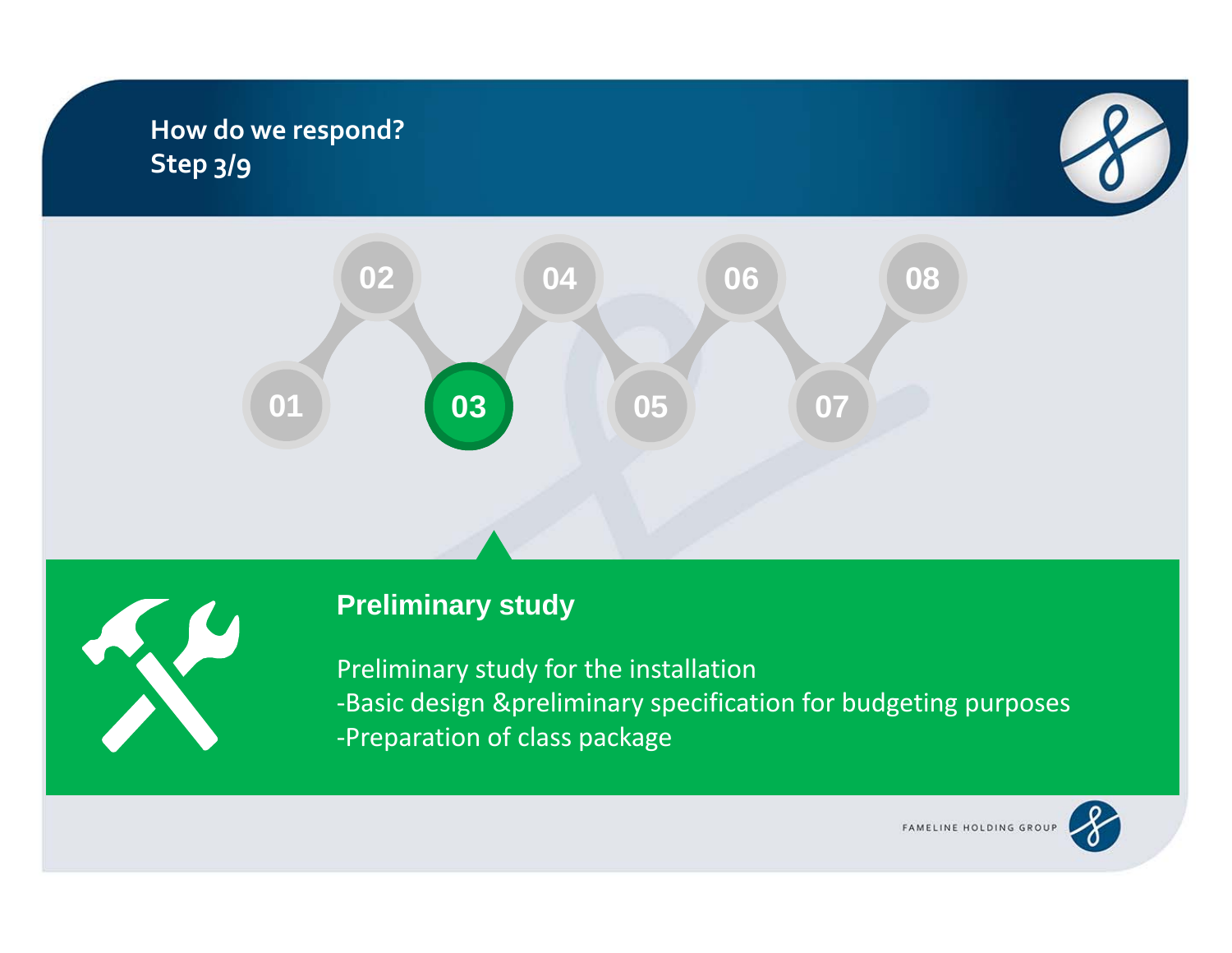## **How do we respond? Step 4/9**





## **Manufacturer Decision**

short listed manufacturers, owners will conduct commercial negotiations and select the preferable manufacturers.

FAMELINE HOLDING GROUP

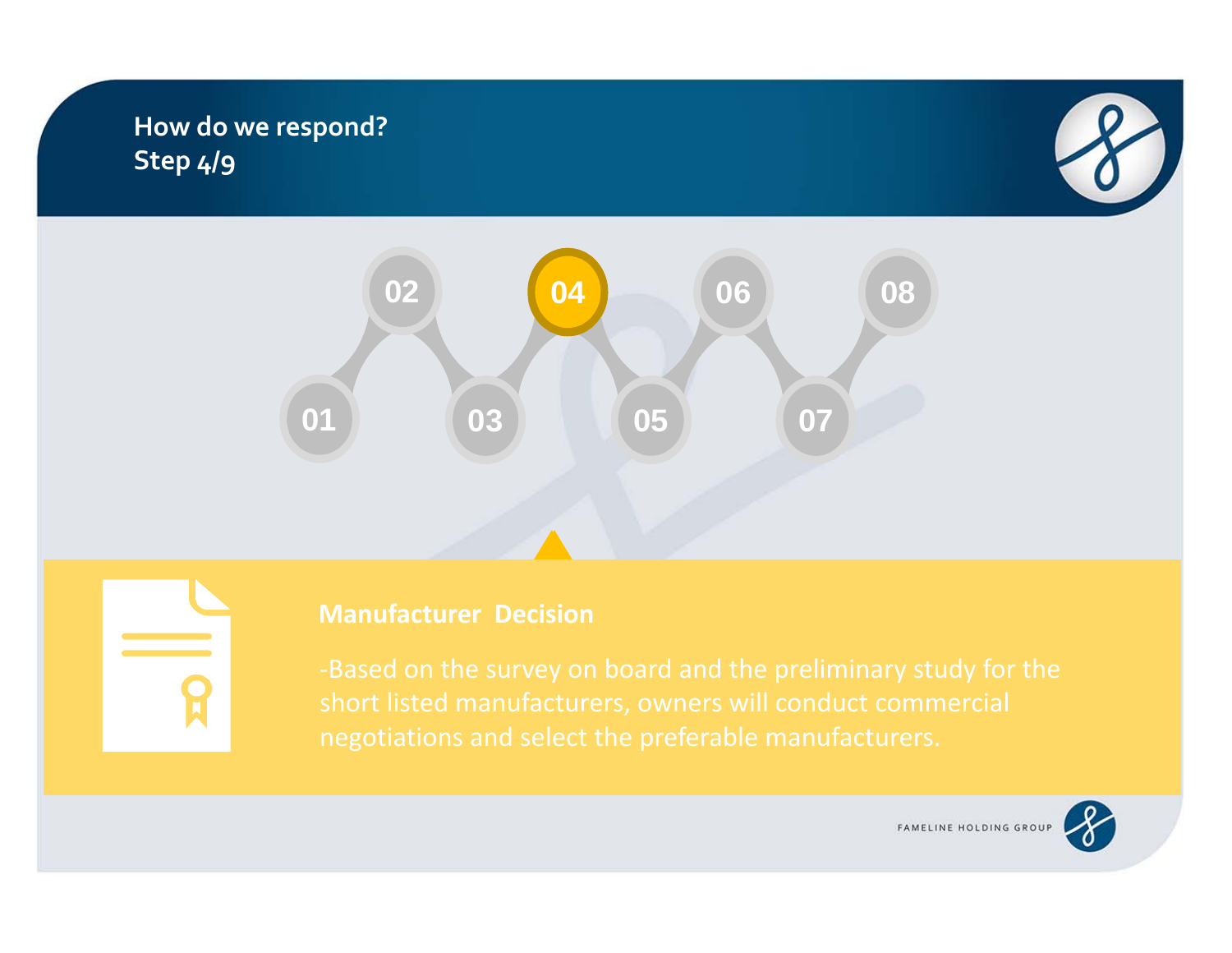## **How do we respond? Step 5/9**







## **Engineering study**

‐full detailed installation drawings and technical specification for the selected system

**Experience: 65** studies

delivered resulted to **30** retrofits.

**15** scheduled for retrofit by the end of the year

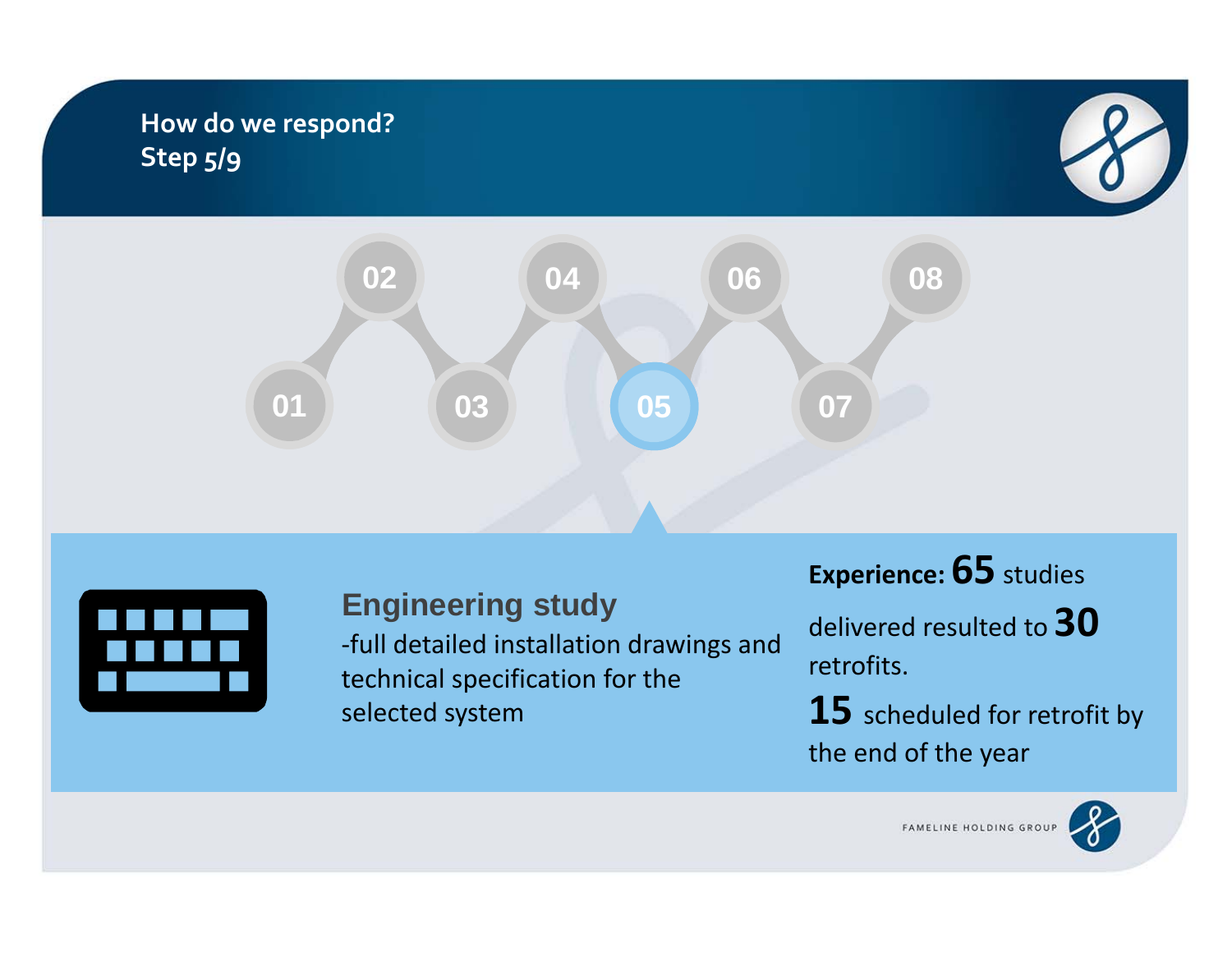### **How do we respond? Step 6/9**







‐ Owners request for quotations from shipyards and make final commercial decision/schedules installation

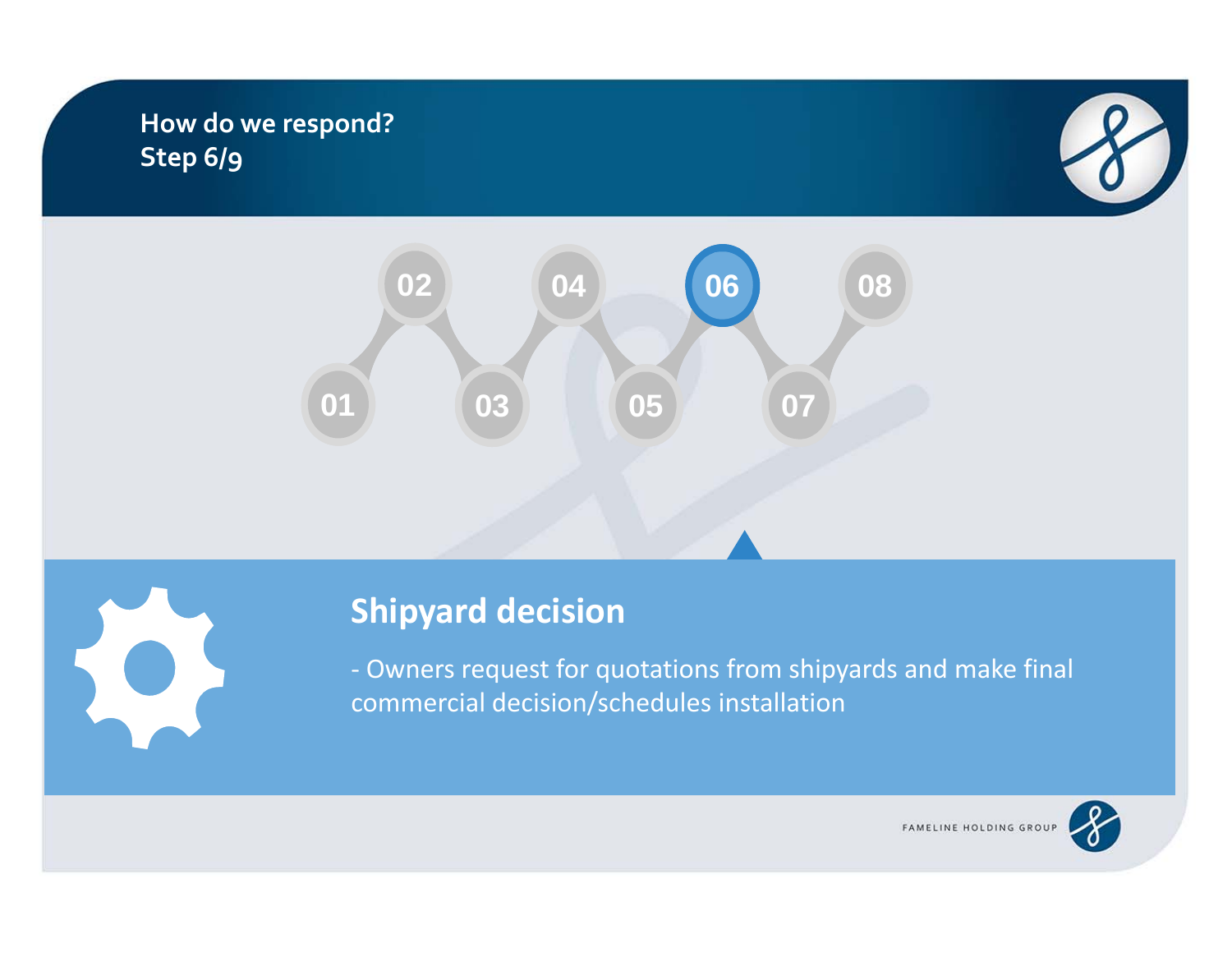## **How do we respond? Step 7/9**







‐Supervision of retrofit works ‐Liaise with attending class surveyors for clarifications leading to certificate

‐Cooperation with maker for successful commissioning of the vessels

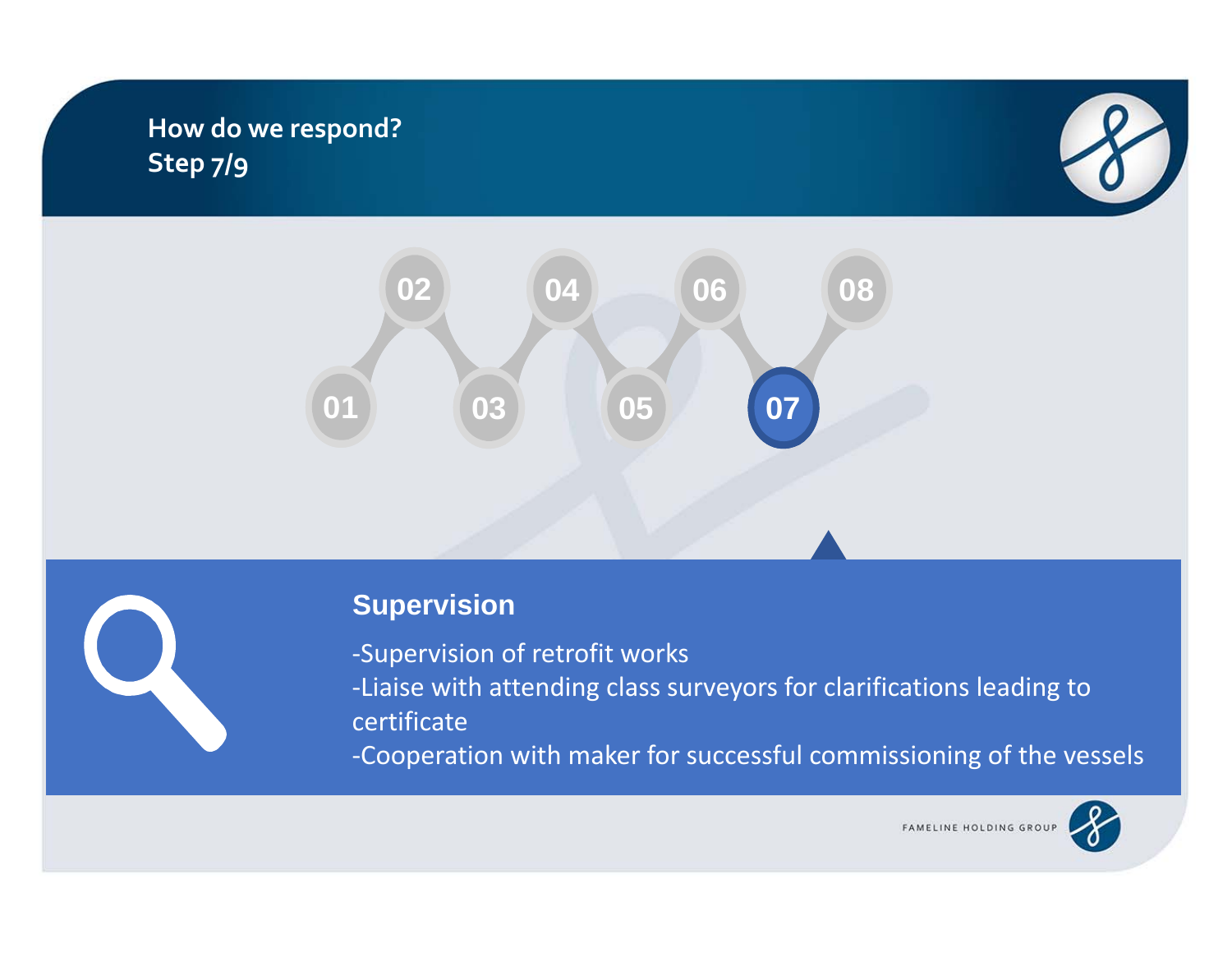### **How do we respond? Step 8/9**







## Continuous support

Continuous support after the installation of the system

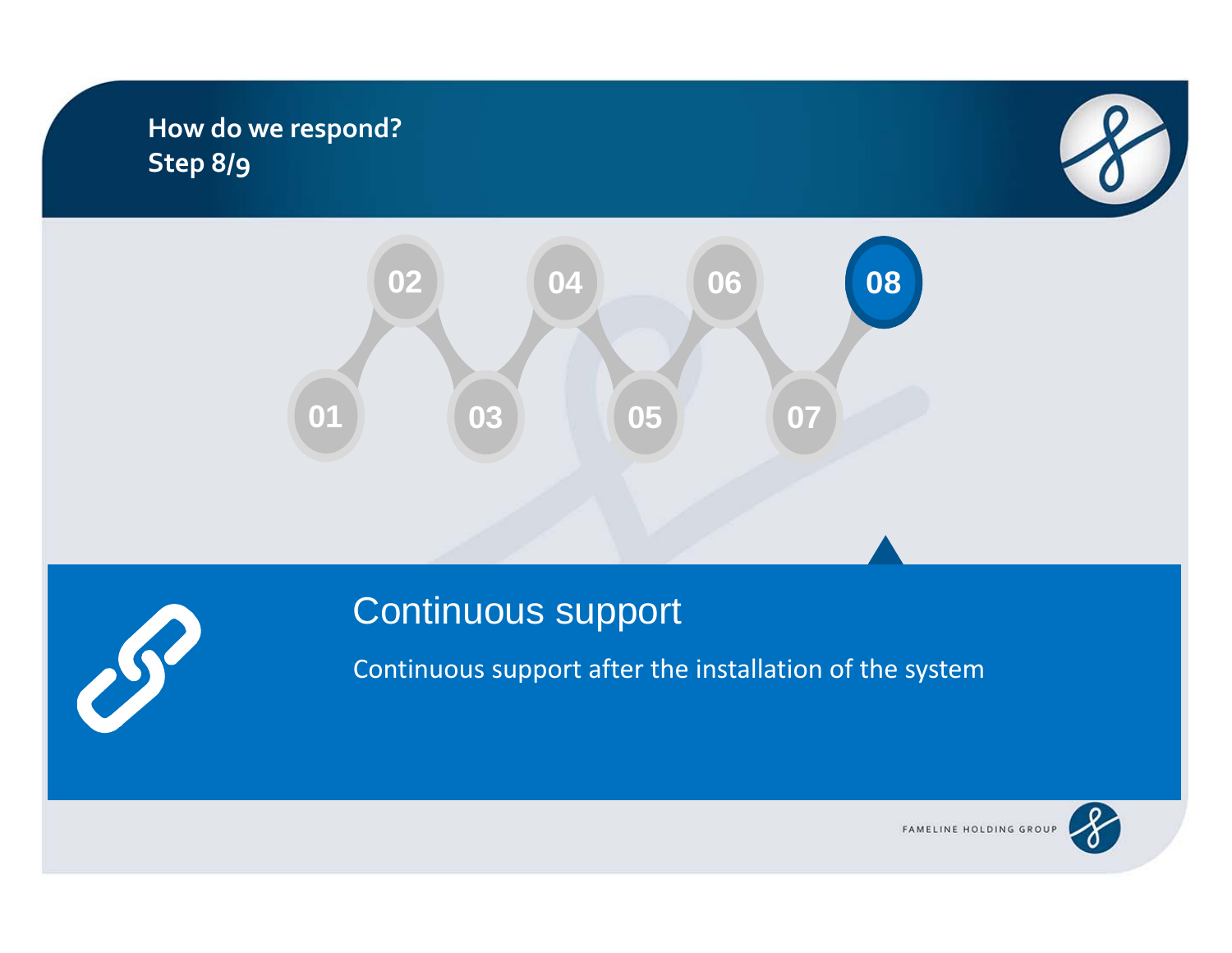

Our Partner**, Ocean Finance**, is implementing <sup>a</sup> European financing initiative developed by the **European Investment Bank** that is based on the following terms and conditions:





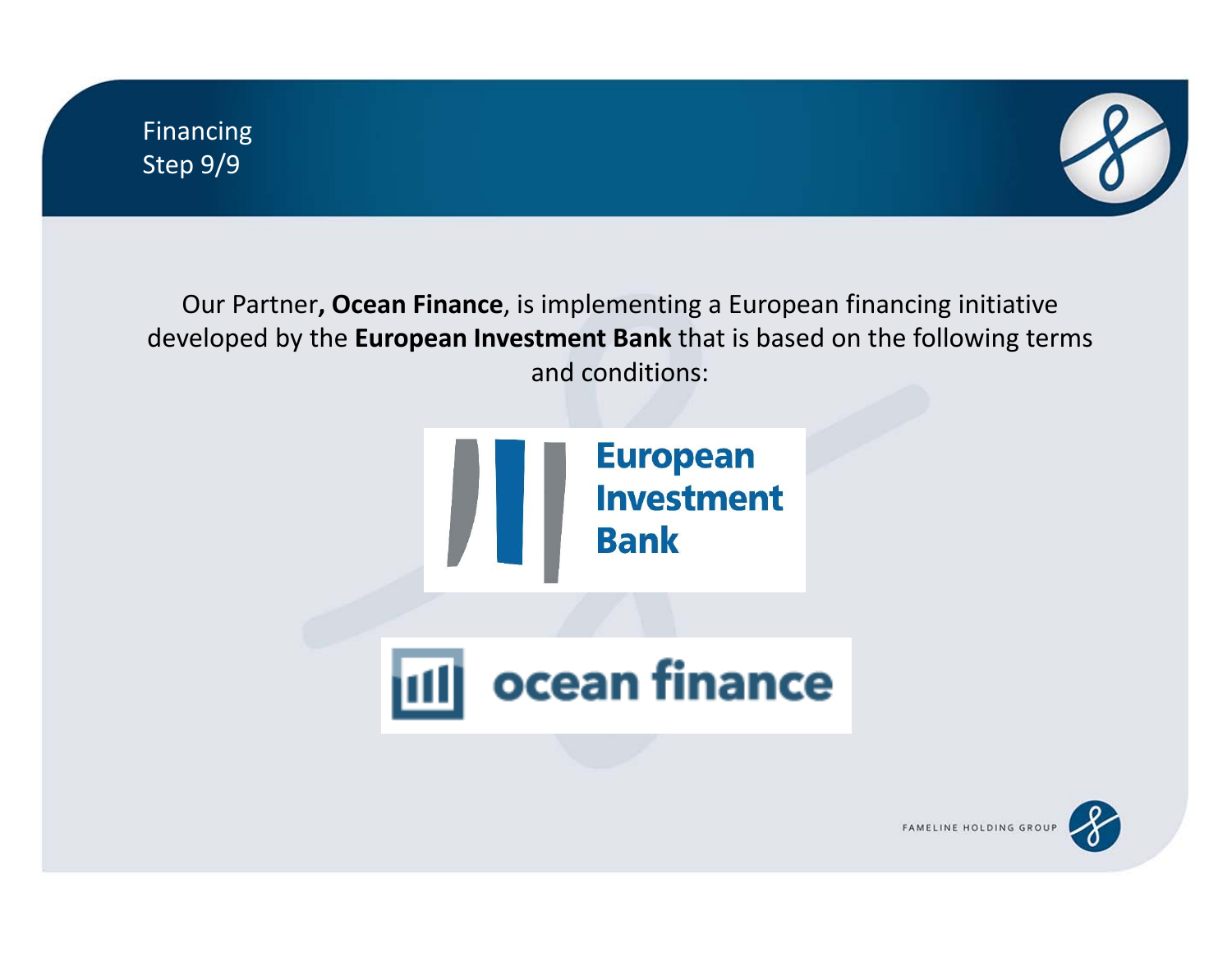#### Financing eligibility criteria

#### Guaranteedrates

50% of vessel's calls are performed at European ports then the investment qualifies for the direct lending/guarantees scheme covering a 100% of the green compliance CAPEX

## EU added value

An investment with significant EU added value (EU flag, EU equipment, EU shipyards, EU designers, etc.) is preferable, but not required



#### Vessel is eligible

a vessel upgrade could be eligible fora 100%financing of the green elements (scrubbers, ballast watertreatment, etc.)

#### EU Member State

The entity acting as the borrower must be established in an EUMember‐State

FAMELINE HOLDING GROU

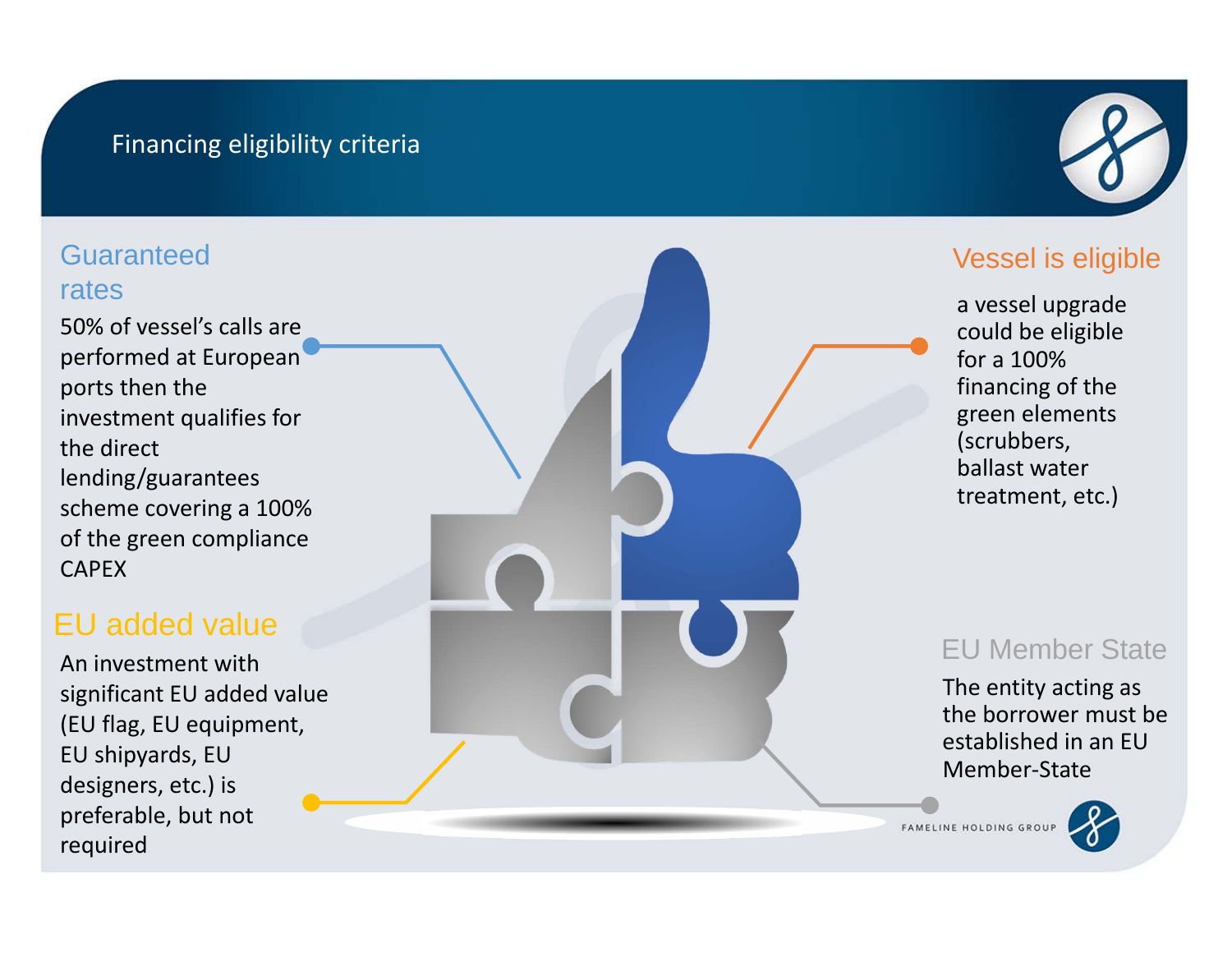#### **Conclusion How do we add value?**